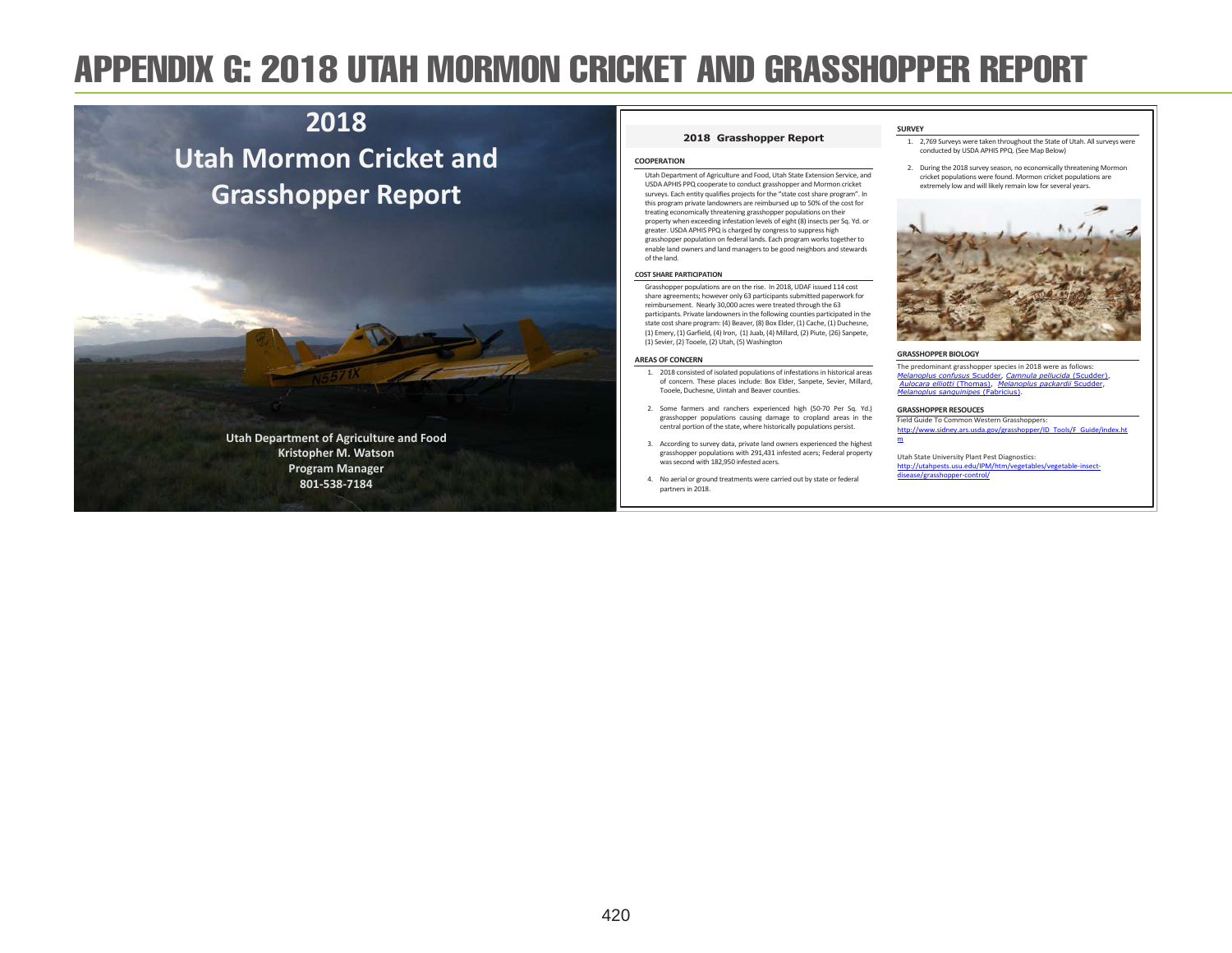### **Grasshopper Infested Acreage By Year**

**Grasshopper Infested Acreage By Year** 



**Grasshopper Infested Acreage By Land Ownership**

| County           | Federal | Private | <b>State</b> | <b>Tribal</b> | Total   |
|------------------|---------|---------|--------------|---------------|---------|
| Beaver           | 798     | 1.762   |              |               | 2,560   |
| <b>Box Elder</b> | 3.635   | 49,866  | 1.563        |               | 55.064  |
| Cache            | 6.050   | 15.541  | 1.816        |               | 23,407  |
| Carbon           | 2,238   | 7,846   | 521          |               | 10,605  |
| Daggett          | 8,518   | 630     | 40           |               | 9,188   |
| Duchesne         | 2,092   | 16,236  | 1,213        | 8.815         | 28,356  |
| Emery            | 7.613   | 3.405   | 513          |               | 11,531  |
| Grand            | 4.787   | 675     | 930          |               | 6.392   |
| Iron             | 146     | 2,919   | 711          |               | 3,776   |
| Juah             | 31.354  | 12.492  | 1.954        | 668           | 46.468  |
| Kane             | 628     |         |              |               | 628     |
| Millard          | 11.573  | 27.038  | 2.274        | 538           | 41.423  |
| Morgan           | 34      | 8.595   | 389          |               | 9.018   |
| Piute            | 2,321   | 239     |              |               | 2,560   |
| Rich             | 2,865   | 10,799  | 2,481        |               | 16,145  |
| Salt Lake        | 535     | 314     |              |               | 849     |
| Sanpete          | 19,651  | 42,314  | 4,490        |               | 66,455  |
| Sevier           | 28.131  | 7.120   | 3.634        |               | 38,885  |
| Summit           | 2.352   | 18,390  | 657          |               | 21,399  |
| Topele           | 13,582  | 12,454  | 2,103        | 138           | 28,277  |
| Uintah           | 19.745  | 24.509  | 5.730        | 21,234        | 71,218  |
| Utah             | 10.854  | 14,224  | 1.642        |               | 26.720  |
| Wasatch          | 1.565   | 5.193   | 527          |               | 7.285   |
| Washington       | 1.123   | 2.781   |              |               | 3.904   |
| Weber            | 760     | 6.089   |              |               | 6.849   |
| Total            | 182,950 | 291,431 | 33,188       | 31,393        | 538,962 |
|                  |         |         |              |               |         |





**Number of Cost Share Participants**